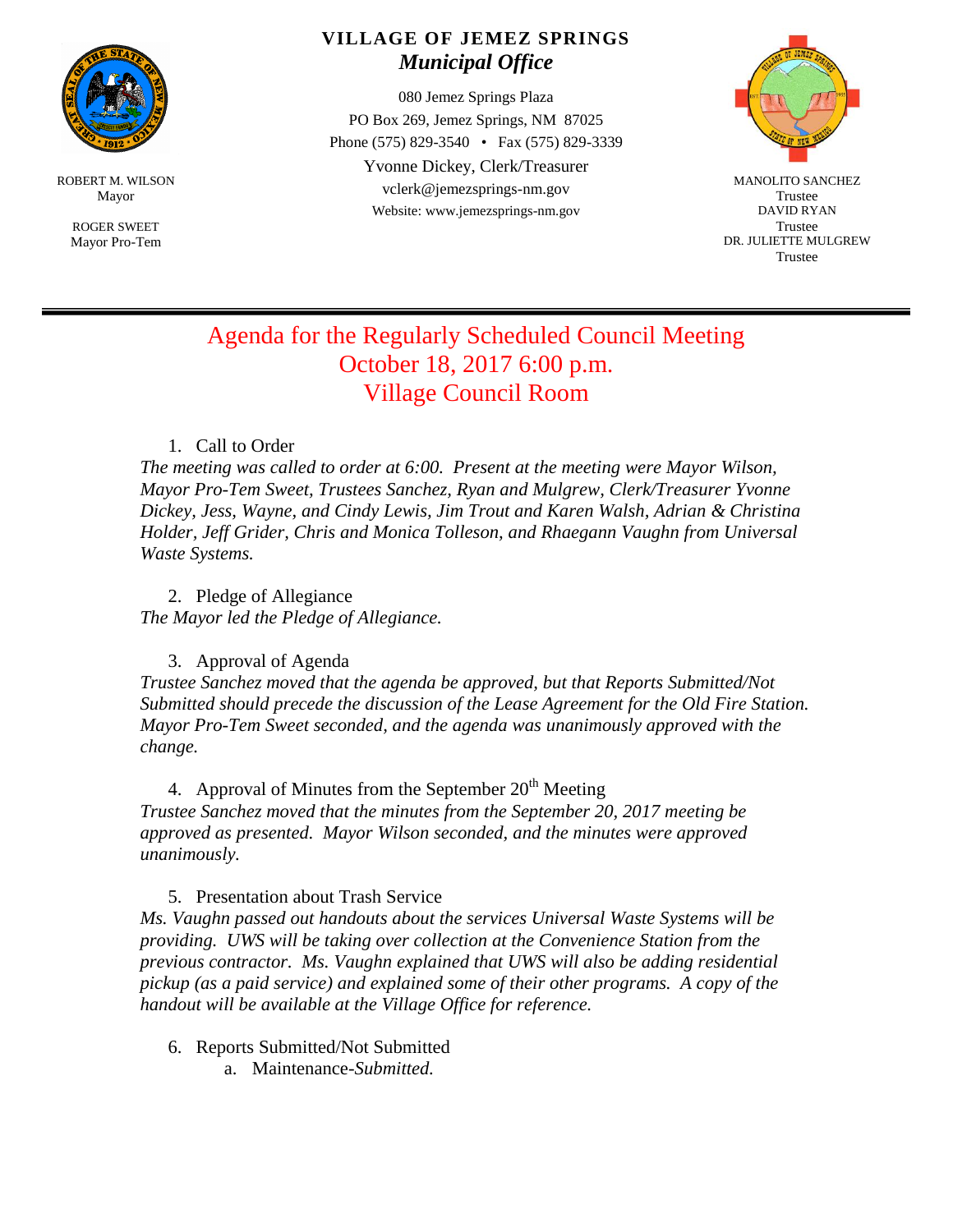- *b.* Bath House-*Submitted. Mayor Wilson explained that Dominique Loretto resigned as Bath House Attendant. Trustee Ryan moved that this change in personnel be approved. Trustee Sanchez seconded and the personnel change was approved without opposition.*
- c. Library-*Not Submitted.*
- d. Court-*Submitted.*
- e. Wastewater-*Submitted.*
- f. Police Chief-*Submitted.*
- g. Planning & Zoning Committee-*Not Submitted.*
- h. Fire Department-*Submitted. Pete Dwyer has to move out of state and has resigned as fire chief. Nate Shanteau will become acting fire chief until a permanent selection can be made.*
- i. Lodgers' Tax Board-*Not Submitted.*
- *7.* Lewis-Approval of Lease Agreement at Old Fire Station Building-*Mayor Wilson explained that he and Cody Lewis had worked on a draft Lease Agreement. He then asked if Jess Lewis could look at the agreement, respond to the comments, and see if consensus can be reached. The Mayor suggested rent of \$600/month, and Mr. Lewis countered with \$500/month. The mayor aaslo noted that Cody Lewis provided a list of improvements. His suggestion is for the council to agree on a "build-out" amount rather than sort through all the different improvements one by one. This amount would later be applied against the rent because almost all the improvements suggested benefit both the Village and the Lewis group. Jess Lewis informed those present that he and his partners have been working with CNM Small Business Development to create the business plan, concept drawings, and other items. The Lewis group stated that a building inspection is needed before the list of improvements can be finalized. Mayor Pro-Tem Sweet asked if Mayor Wilson could schedule the inspection right away, and Mayor Wilson agreed to contact CID immediately. Trustee Ryan expressed a desire to move forward as soon as possible, and suggested a special meeting after the inspection for the specific purpose of finalizing the lease agreement.*
- 8. Appoint Susan Donovan to Library Board-*Mayor Pro Tem Sweet moved that Susan Donovan be appointed to the Library Board. Trustee Ryan seconded and Ms. Donovan was unanimously welcomed to the Library Board.*
- 9. Village Clerk's Report-*Ms. Dickey reported that most departments are within their budgets for this time of year, except for Fire. A BAR is needed to cover a temporary shortfall in that department. Ms. Dickey also explained that she will be attending election school the first week in November, and has begun the process of seeking reimbursement from the Bath House Improvement Grant. Also, the MVD is back in operation.*
- 10. Resolution 2017-016 Adjusting the Budget-*Trustee Ryan moved that Resolution 2017-016 be adopted, adjusting the Budget. Trustee Sanchez seconded, and the Resolution was adopted without opposition.*